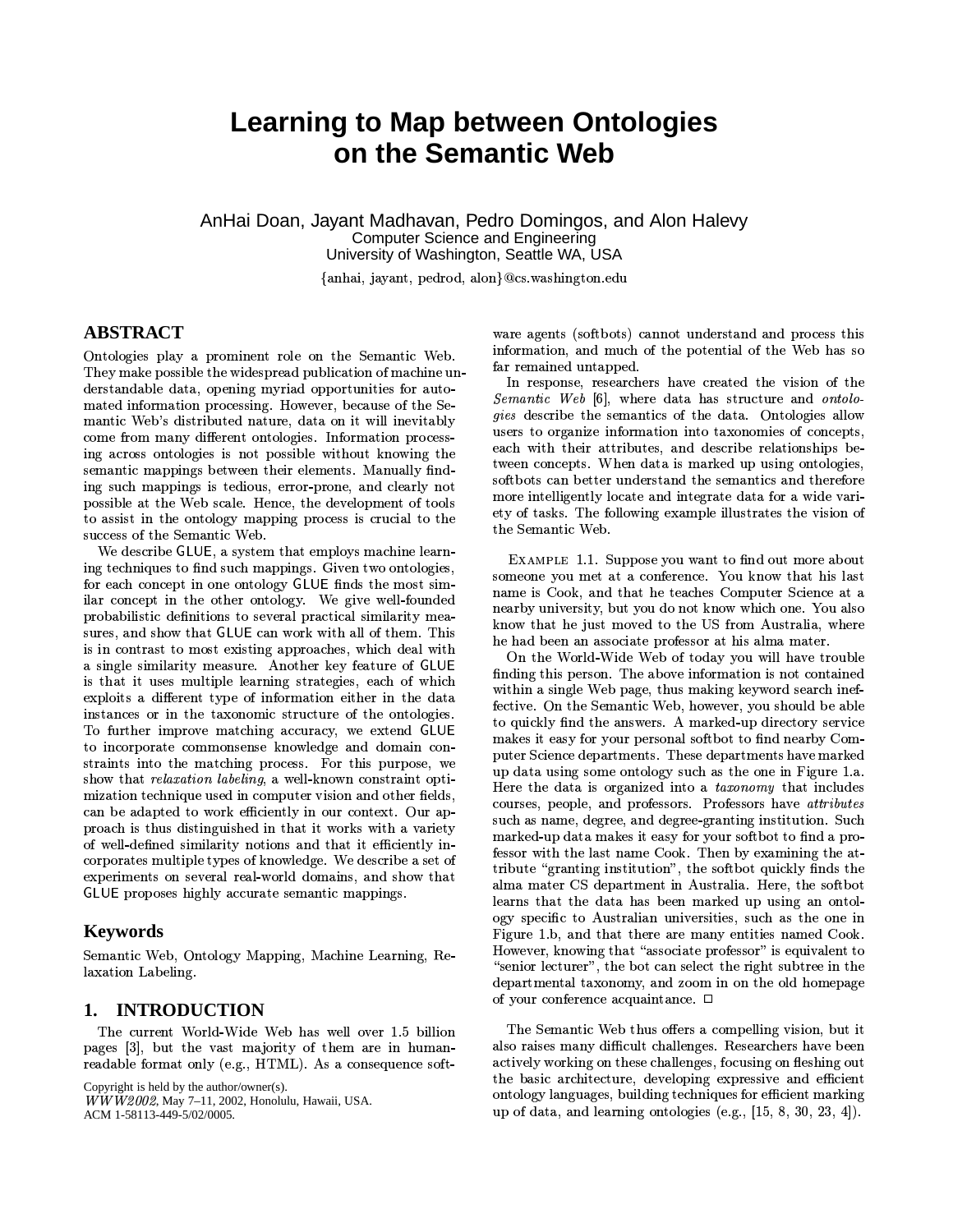

Figure 1: Computer Science Department Ontologies

 $\sim$  . At the set of the set of the set of the set of the set of the set of the set of the set of the set of the set of the set of the set of the set of the set of the set of the set of the set of the set of the set of th 30/1/M Q-20/2/M Q-20/2/M Q-20/2/M Q-20/2/M Q-20/2/M Q-20/2/M Q-20/2/M Q-20/2/M Q-20/2/M Q-20/2/M Q-20/2/M Q-20 -+,L-Hp+LUA'2ZjHD+e729-M#\$:V=> +f(FY  $\blacksquare$  . The state of the state of the state of the state of the state of the state of the state of the state of the state of the state of the state of the state of the state of the state of the state of the state of the +'23. \*-%' L-++%E(FYY U ) UA
.\*T 29 %'& NA&B 'n R38+22-A-RJ-R 3/4-A-RJ-R 3/4-A-RJ-R 5='C(mu+'K') in R38+A-RJ-R 5='C(mu+'K') in R38+A-RJ-R 5='C(mu+'K) 5='&GªTHP
+, +'Y ]29, YQ%
#RYHM\*b%
,#+/#' %
I . In the case of the case of the case of the case of the case of the case of the case of the case of the case of Semantic Web [35].

^\_t+M%ZZ()4%#'
=K+;kmlnmot%C%C+2K m(gM#+-I Y.%c29#Jm-\*T+#J.r,%i+f%
'23I\_-,+ 29 .#-YYL#''I ,  $Z_{\rm 29}$  ,  $Z_{\rm 29}$  ,  $Z_{\rm 29}$  ,  $Z_{\rm 20}$  ,  $Z_{\rm 20}$  ,  $Z_{\rm 20}$  ,  $Z_{\rm 20}$  ,  $Z_{\rm 20}$ #R 2Z J%3Hf+ \*-.%' X(mhHP#',%9a+%C9 va.\*V#R 'I %
#'%f2Z \*Z+LJ w 23%THpC(mb\*-.U ;+ \*-.%6 HM B#JN#'#''ED.GcJ-w 2L aT+j3 +> +PLY} concept node in the other taxonomy.

,O()K + . C()K + . C()K + . C()K + . C()K + . C()K + . C()K + . C()K + . C()K + . C()K + . C()K + . C()K + . C()K + . C()K + . C()K + . C()K + . C()K + . C()K + . C()K + . C()K + . C()K + . C()K + . C()K + . C()K + . C()K 2Z\*L-HB%C23YM-YCO='C(mOC()L#'#'J%874©p.
Y 29 , and the second contract of the second contract of the second contract of the second contract of the second contract of the second contract of the second contract of the second contract of the second contract of the secon can be defined based solely on the joint probability distribu-2Z %
,&17#RYa#'-YY mHP9dC(m<#'#''J%>= @?Z p(m the contract of the contract of the contract of the contract of the contract of the contract of the contract of the contract of the contract of the contract of the contract of the contract of the contract of the contract o , the state of the state of the state of the state of the state of the state of the state of the state of the s +\$ 29-9=' \*A%m+L#' #'-=u=,mm+e#'#''-?Z&DxX

, as a construction of the construction of the construction of the construction of the construction of the construction of the construction of the construction of the construction of the construction of the construction o %)+)NA+J-}E4K#'R9#RL-&

. A strategies are the strategies of the strategies of the strategies of the strategies of the strategies of the strategies of the strategies of the strategies of the strategies of the strategies of the strategies of the s . He has been a strong particle in the strong particle in the strong particle in the strong particle in the strong particle in the strong particle in the strong particle in the strong particle in the strong particle in the ?X%
#'9#+-Y\* T(mT%%p.%D+ )-HE#'2Z,.\*\$+ C-pM%C+
=, LH]-f\_()\$\*-UAL#' #'J%O=8P?Z&BªT %
,#+Q%MA33=CE?Lg#'Q=Gw29-+b %F+\$HP+#R 4HBI . The contract of the contract of the contract of the contract of the contract of the contract of the contract of the contract of the contract of the contract of the contract of the contract of the contract of the contract .%C+
=, 9+-g\*'+-+ZYRR&cST#' +X =2 ,#'%  $\mathcal{L}=\mathcal{L}=\mathcal{L}=\mathcal{L}=\mathcal{L}=\mathcal{L}=\mathcal{L}=\mathcal{L}=\mathcal{L}=\mathcal{L}=\mathcal{L}=\mathcal{L}=\mathcal{L}=\mathcal{L}=\mathcal{L}=\mathcal{L}=\mathcal{L}=\mathcal{L}=\mathcal{L}=\mathcal{L}=\mathcal{L}=\mathcal{L}=\mathcal{L}=\mathcal{L}=\mathcal{L}=\mathcal{L}=\mathcal{L}=\mathcal{L}=\mathcal{L}=\mathcal{L}=\mathcal{L}=\mathcal{L}=\mathcal{L}=\mathcal{L}=\mathcal{L}=\mathcal{L}=\mathcal{$ ua termina de la construcción de la construcción de la construcción de la construcción de la construcción de l , which is the state of the state of the state of the state of the state of the state of the state of the state of the state of the state of the state of the state of the state of the state of the state of the state of the

Applying machine learning to our context raises the question of which learning algorithm to use and which types hard the second control of the second control of the second control of the second control of the second control of the second control of the second control of the second control of the second control of the second control matrix of the contract of the OH 29 bit of the OH 29 bit of the OH 29 bit of the OH 29 bit of the OH 29 bit of termine and the state of the state of the state of the state of the state of the state of the state of the state of HPr,#J.%pOYJ%)U-, -Z#JOH>+%
jM%p=%CF,YYO=  $\blacksquare$  . The contract of the contract of the contract of the contract of the contract of the contract of the contract of the contract of the contract of the contract of the contract of the contract of the contract of the  $\overline{J}$  , and the state of the state of the state of the state of the state of the state of the state of the state of the state of the state of the state of the state of the state of the state of the state of the state of combine their predictions using a meta-learner. In previous  $\blacksquare$  . The contract of the contract of the contract of the contract of the contract of the contract of the contract of the contract of the contract of the contract of the contract of the contract of the contract of the . He see that the term of the term of the term of the term of the term of the term of the term of the term of the term of the term of the term of the term of the term of the term of the term of the term of the term of the

accuracy. An example heuristic is the observation that two The second contract of the second contract of the second contract of the second contract of the second contract of the second contract of the second contract of the second contract of the second contract of the second cont . However, the contract of the contract of the contract of the contract of the contract of the contract of the %C+
.#RUA)%
R.\*A%)·Kk A· A· · &cST' ())UA'Lg,YHM\* #+K+3.#' +-+L-Yc%
,#Jh\_%FHcHP29- & -,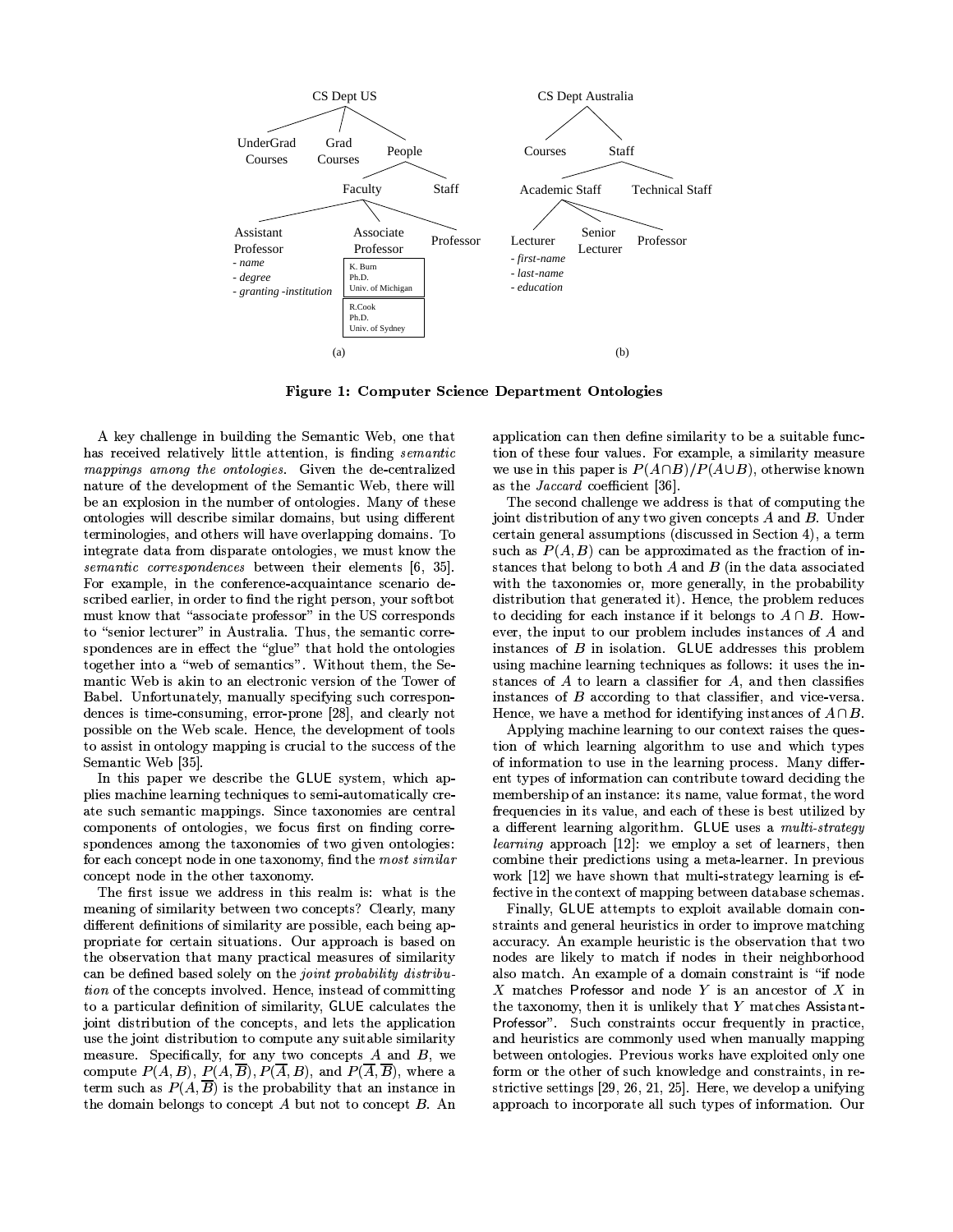approach is based on *relaxation labeling*, a powerful technique used extensively in the vision and image processing community [16], and successfully adapted to solve matching and classification problems in natural language processing [31] and hypertext classification [10]. We show that relaxation labeling can be adapted efficiently to our context, and that it can successfully handle a broad variety of heuristics and domain constraints.

In the rest of the paper we describe the GLUE system and the experiments we conducted to validate it. Specifically, the paper makes the following contributions:

- . We describe well-founded notions of semantic similarity, based on the joint probability distribution of the concepts involved. Such notions make our approach applicable to a broad range of ontology-matching problems that employ different similarity measures.
- We describe the use of multi-strategy learning for finding the joint distribution, and thus the similarity value of any concept pair in two given taxonomies. The GLUE system, embodying our approach, utilizes many different types of information to maximize matching accuracy. Multi-strategy learning also makes our system easily extensible to additional learners, as they become available.
- . We introduce *relaxation labeling* to the ontology-matching context, and show that it can be adapted to efficiently exploit a broad range of common knowledge and domain constraints to further improve matching accuracy.
- We describe a set of experiments on several real-world domains to validate the effectiveness of GLUE. The results show the utility of multi-strategy learning and relaxation labeling, and that GLUE can work well with different notions of similarity.

In the next section we define the ontology-matching problem. Section 3 discusses our approach to measuring similarity, and Sections 4-5 describe the GLUE system. Section 6 presents our experiments. Section 7 reviews related work. Section 8 discusses future work and concludes.

### $2.$ THE ONTOLOGY-MATCHING PROBLEM

We now introduce ontologies, then define the problem of ontology matching. An ontology specifies a conceptualization of a domain in terms of concepts, attributes, and relations [14]. The *concepts* provided model entities of interest in the domain. They are typically organized into a taxonomy tree where each node represents a concept and each concept is a specialization of its parent. Figure 1 shows two sample taxonomies for the CS department domain (which are simplifications of real ones).

Each concept in a taxonomy is associated with a set of instances. For example, concept Associate-Professor has instances "Prof. Cook" and "Prof. Burn" as shown in Figure 1.a. By the taxonomy's definition, the instances of a concept are also instances of an ancestor concept. For example, instances of Assistant-Professor, Associate-Professor, and Professor in Figure 1.a are also instances of Faculty and People.

Each concept is also associated with a set of attributes. For example, the concept Associate-Professor in Figure 1.a has the attributes name, degree, and granting-institution. An *instance* that belongs to a concept has fixed attribute values. For example, the instance "Professor Cook" has value name  $=$  "R. Cook", degree  $=$  "Ph.D.", and so on. An ontology also defines a set of *relations* among its concepts. For example, a relation AdvisedBy(Student, Professor) might list all instance pairs of Student and Professor such that the former is advised by the latter.

Many formal languages to specify ontologies have been proposed for the Semantic Web, such as OIL, DAML+OIL, SHOE, and RDF [8, 2, 15, 7]. Though these languages differ in their terminologies and expressiveness, the ontologies that they model essentially share the same features we described above.

Given two ontologies, the ontology-matching problem is to find semantic mappings between them. The simplest type of mapping is a *one-to-one*  $(1-1)$  mapping between the elements, such as "Associate-Professor maps to Senior-Lecturer", and "degree maps to education". Notice that mappings between different types of elements are possible, such as "the relation Advised By(Student, Professor) maps to the attribute advisor of the concept Student". Examples of more complex types of mapping include "name maps to the concatenation of first-name and last-name", and "the union of Undergrad-Courses and Grad-Courses maps to Courses". In general, a mapping may be specified as a query that transforms instances in one ontology into instances in the other [9].

In this paper we focus on finding 1-1 mappings between the taxonomies. This is because taxonomies are central components of ontologies, and successfully matching them would greatly aid in matching the rest of the ontologies. Extending matching to attributes and relations and considering more complex types of matching is the subject of ongoing research.

There are many ways to formulate a matching problem for taxonomies. The specific problem that we consider is as follows: given two taxonomies and their associated data instances, for each node (i.e., concept) in one taxonomy, find the most similar node in the other taxonomy, for a predefined similarity measure. This is a very general problem setting that makes our approach applicable to a broad range of common ontology-related problems on the Semantic Web, such as ontology integration and data translation among the ontologies.

Data instances: GLUE makes heavy use of the fact that we have data instances associated with the ontologies we are matching. We note that many real-world ontologies already have associated data instances. Furthermore, on the Semantic Web, the largest benefits of ontology matching come from matching the most heavily used ontologies; and the more heavily an ontology is used for marking up data, the more data it has. Finally, we show in our experiments that only a moderate number of data instances is necessary in order to obtain good matching accuracy.

### 3. SIMILARITY MEASURES

To match concepts between two taxonomies, we need a notion of similarity. We now describe the similarity measures that GLUE handles; but before doing that, we discuss the motivations leading to our choices.

First, we would like the similarity measures to be welldefined. A well-defined measure will facilitate the evaluation of our system. It also makes clear to the users what the sys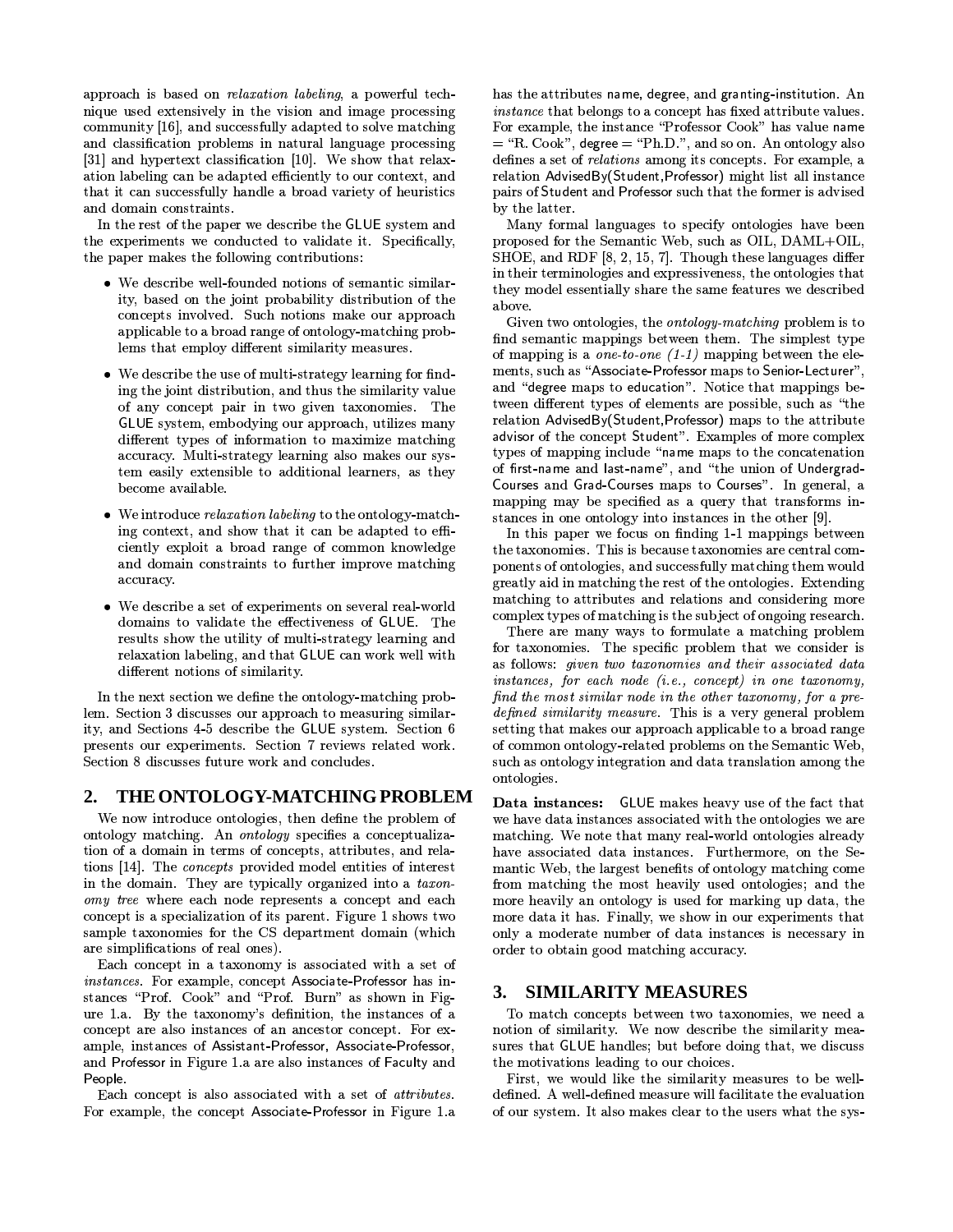tem means by a match, and helps them figure out whether the system is applicable to a given matching scenario. Furthermore, a well-defined similarity notion may allow us to leverage special-purpose techniques for the matching process.

Second, we want the similarity measures to correspond to our intuitive notions of similarity. In particular, they should depend only on the semantic content of the concepts involved, and not on their syntactic specification.

Finally, it is clear that many reasonable similarity measures exist, each being appropriate to certain situations. Hence, to maximize our system's applicability, we would like it to be able to handle a broad variety of similarity measures. The following examples illustrate the variety of possible definitions of similarity.

EXAMPLE 3.1. In searching for your conference acquaintance, your softbot should use an "exact" similarity measure that maps Associate-Professor into Senior Lecturer, an equivalent concept. However, if the softbot has some postprocessing capabilities that allow it to filter data, then it may tolerate a "most-specific-parent" similarity measure that maps Associate-Professor to Academic-Staff, a more general concept.  $\Box$ 

EXAMPLE 3.2. A common task in ontology integration is to place a concept  $A$  into an appropriate place in a taxonomy  $T$ . One way to do this is to (a) use an "exact" similarity measure to find the concept  $B$  in  $T$  that is "most similar" to  $A$ , (b) use a "most-specific-parent" similarity measure to find the concept  $C$  in  $T$  that is the most specific superset concept of  $A$ , (c) use a "most-general-child" similarity measure to find the concept  $D$  in  $T$  that is the most general subset concept of  $A$ , then (d) decide on the placement of  $A$ , based on  $B, C,$  and  $D. \square$ 

EXAMPLE 3.3. Certain applications may even have different similarity measures for different concepts. Suppose that a user tells the softbot to find houses in the range of \$300 500K, located in Seattle. The user expects that the softbot will not return houses that fail to satisfy the above criteria. Hence, the softbot should use exact mappings for price and address. But it may use approximate mappings for other concepts. If it maps house-description into neighborhood-info, that is still acceptable.  $\Box$ 

Most existing works in ontology (and schema) matching do not satisfy the above motivating criteria. Many works implicitly assume the existence of a similarity measure, but never define it. Others define similarity measures based on the syntactic clues of the concepts involved. For example, the similarity of two concepts might be computed as the dot product of the two TF/IDF (Term Frequency/Inverse Document Frequency) vectors representing the concepts, or a function based on the common tokens in the names of the concepts. Such similarity measures are problematic because they depend not only on the concepts involved, but also on their syntactic specifications.

### **Distribution-based Similarity Measures**

We now give precise similarity definitions and show how our approach satisfies the motivating criteria. We begin by modeling each concept as a set of instances, taken from a finite universe of instances. In the CS domain, for example,

the universe consists of all entities of interest in that world: professors, assistant professors, students, courses, and so on. The concept Professor is then the set of all instances in the universe that are professors. Given this model, the notion of the *joint probability distribution* between any two concepts A and B is well defined. This distribution consists of the four probabilities:  $P(A, B), P(A, \overline{B}), P(\overline{A}, B)$ , and  $P(\overline{A}, \overline{B})$ . A term such as  $P(A, B)$  is the probability that a randomly chosen instance from the universe belongs to  $A$  but not to  $B$ , and is computed as the fraction of the universe that belongs to  $A$  but not to  $B$ .

Many practical similarity measures can be defined based on the joint distribution of the concepts involved. For instance, a possible definition for the "exact" similarity measure in Example 3.1 is

$$
Jaccard\text{-}sim(A, B) = P(A \cap B)/P(A \cup B)
$$
  
= 
$$
\frac{P(A, B)}{P(A, B) + P(A, \overline{B}) + P(\overline{A}, B)}
$$
 (1)

This similarity measure is known as the Jaccard coefficient [36]. It takes the lowest value 0 when  $A$  and  $B$  are disjoint, and the highest value 1 when  $A$  and  $B$  are the same concept. Most of our experiments will use this similarity measure.

A definition for the "most-specific-parent" similarity measure in Example 3.2 is

$$
MSP(A,B) = \begin{cases} P(A|B) & if P(B|A) = 1 \\ 0 & otherwise \end{cases}
$$
 (2)

where the probabilities  $P(A|B)$  and  $P(B|A)$  can be trivially expressed in terms of the four joint probabilities. This definition states that if  $B$  subsumes  $A$ , then the more specific B is, the higher  $P(A|B)$ , and thus the higher the similarity value  $MSP(A, B)$  is. Thus it suits the intuition that the most specific parent of  $A$  in the taxonomy is the smallest set that subsumes A. An analogous definition can be formulated for the "most-general-child" similarity measure.

Instead of trying to estimate specific similarity values directly, GLUE focuses on computing the joint distributions. Then, it is possible to compute any of the above mentioned similarity measures as a function over the joint distributions. Hence, GLUE has the significant advantage of being able to work with a variety of similarity functions that have well-founded probabilistic interpretations.

#### THE GLUE ARCHITECTURE 4.

We now describe GLUE in detail. The basic architecture of GLUE is shown in Figure 2. It consists of three main modules: Distribution Estimator, Similarity Estimator, and Relaxation Labeler.

The Distribution Estimator takes as input two taxonomies  $O_1$  and  $O_2$ , together with their data instances. Then it applies machine learning techniques to compute for every pair of concepts  $\{A \in O_1, B \in O_2\}$  their joint probability distribution. Recall from Section 3 that this joint distribution consists of four numbers:  $P(A, B), P(A, \overline{B}), P(\overline{A}, B)$ , and  $P(\overline{A}, \overline{B})$ . Thus a total of  $4|O_1||O_2|$  numbers will be computed, where  $|O_i|$  is the number of nodes (i.e., concepts) in taxonomy  $O_i$ . The *Distribution Estimator* uses a set of base learners and a meta-learner. We describe the learners and the motivation behind them in Section 4.2.

Next, GLUE feeds the above numbers into the Similarity *Estimator*, which applies a user-supplied similarity function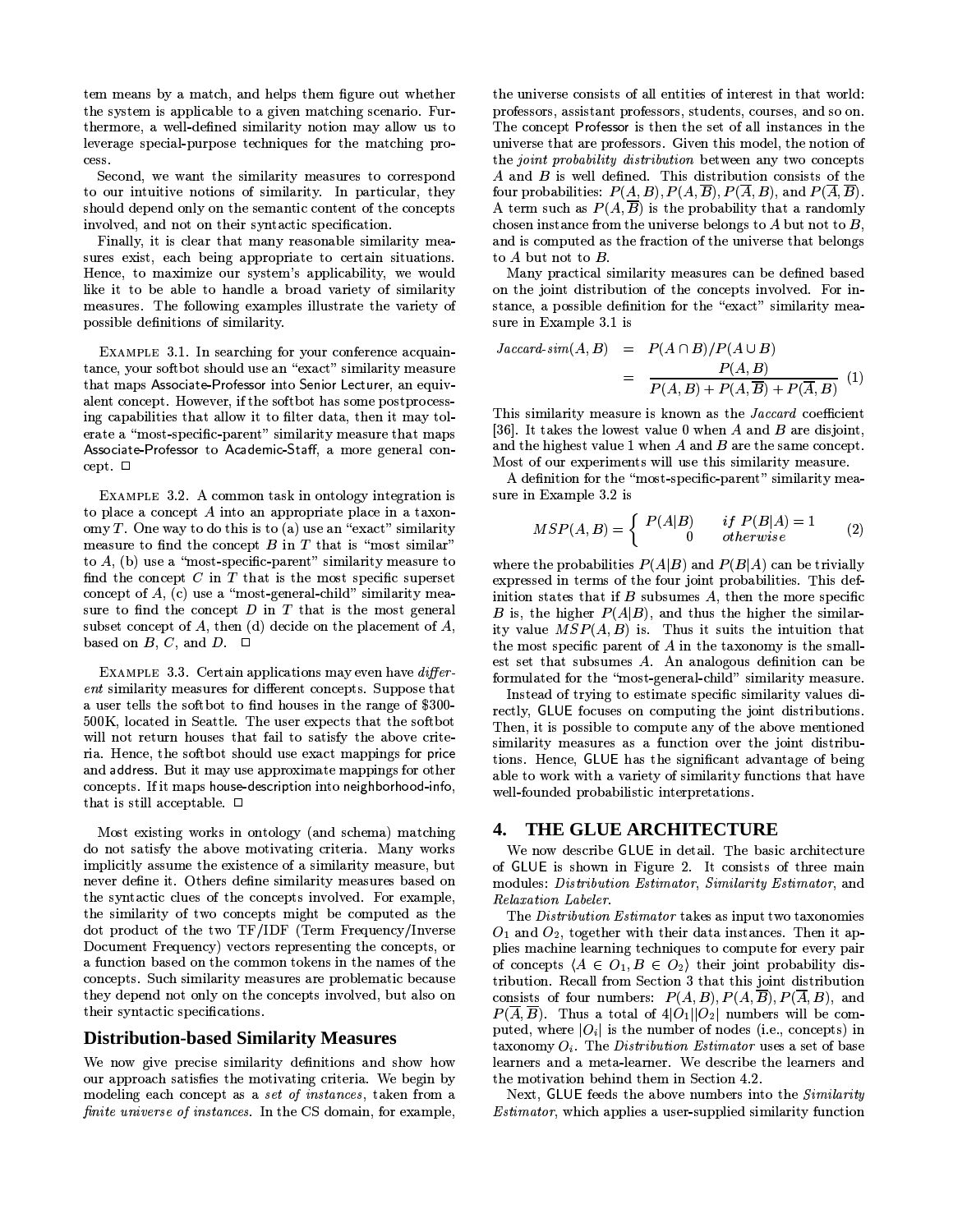

Figure 2: The GLUE Architecture

(such as the ones in Equations 1 or 2) to compute a similarity value for each pair of concepts  $\{A \in O_1, B \in O_2\}$ . The output from this module is a *similarity matrix* between the concepts in the two taxonomies.

The Relaxation Labeler module then takes the similarity matrix, together with domain-specific constraints and heuristic knowledge, and searches for the mapping configuration that best satisfies the domain constraints and the common knowledge, taking into account the observed similarities. This mapping configuration is the output of GLUE.

We now describe the *Distribution Estimator*. First, we discuss the general machine-learning technique used to estimate joint distributions from data, and then the use of multi-strategy learning in GLUE. Section 5 describes the Relaxation Labeler. The Similarity Estimator is trivial because it simply applies a user-defined function to compute the similarity of two concepts from their joint distribution. and hence is not discussed further.

#### $4.1$ **The Distribution Estimator**

Consider computing the value of  $P(A, B)$ . This joint probability can be computed as the fraction of the instance universe that belongs to both  $A$  and  $B$ . In general we cannot compute this fraction because we do not know every instance in the universe. Hence, we must estimate  $P(A, B)$ based on the data we have, namely, the instances of the two input taxonomies. Note that the instances that we have for the taxonomies may be overlapping, but are not necessarily  $\mathbf{s}$ <sup> $\alpha$ </sup>

To estimate  $P(A, B)$ , we make the general assumption that the set of instances of each input taxonomy is a rep*resentative sample* of the instance universe covered by the taxonomy.<sup>1</sup> We denote by  $U_i$  the set of instances given for taxonomy  $O_i$ , by  $N(U_i)$  the size of  $U_i$ , and by  $N(U_i^{A,B})$  the number of instances in  $U_i$  that belong to both A and B.

With the above assumption,  $P(A, B)$  can be estimated by the following equation: $2$ 

$$
P(A, B) = [N(U_1^{A, B}) + N(U_2^{A, B})] / [N(U_1) + N(U_2)], (3)
$$

Computing  $P(A, B)$  then reduces to computing  $N(U_1^{A,B})$ <br>and  $N(U_2^{A,B})$ . Consider  $N(U_2^{A,B})$ . We can compute this quantity if we know for each instance  $s$  in  $U_2$  whether it belongs to both  $A$  and  $B$ . One part is easy: we already know whether s belongs to  $B$  – if it is explicitly specified as an instance of  $B$  or of any descendant node of  $B$ . Hence, we only need to decide whether s belongs to A.

This is where we use machine learning. Specifically, we partition  $U_1$ , the set of instances of ontology  $O_1$ , into the set of instances that belong to  $A$  and the set of instances that do not belong to  $A$ . Then, we use these two sets as positive and negative examples, respectively, to train a classifier for A. Finally, we use the classifier to predict whether instance s belongs to  $A$ .

In summary, we estimate the joint probability distribution of  $A$  and  $B$  as follows (the procedure is illustrated in Figure 3):

- 1. Partition  $U_1$ , into  $U_1^A$  and  $U_1^{\overline{A}}$ , the set of instances that do and do not belong to  $A$ , respectively (Figures 3.a $b)$ .
- 2. Train a learner L for instances of A, using  $U_1^A$  and  $U_1^{\overline{A}}$ as the sets of positive and negative training examples, respectively.
- 3. Partition  $U_2$ , the set of instances of taxonomy  $O_2$ , into  $U_2^B$  and  $U_2^{\overline{B}}$ , the set of instances that do and do not belong to  $B$ , respectively (Figures 3.d-e).
- 4. Apply learner L to each instance in  $U_2^B$  (Figure 3.e).<br>This partitions  $U_2^B$  into the two sets  $U_2^{A,B}$  and  $U_2^{\overline{A},B}$ shown in Figure 3.f. Similarly, applying L to  $U_2^{\overline{B}}$  results in the two sets  $U_2^{A, \overline{B}}$  and  $U_2^{\overline{A}, \overline{B}}$ .
- 5. Repeat Steps 1-4, but with the roles of taxonomies  $O_1$ and  $O_2$  being reversed, to obtain the sets  $U_1^{A,B}$ ,  $U_1^{\overline{A},B}$ ,  $U_1^{\overline{A},B}$ ,  $U_1^{A,\overline{B}}$ , and  $U_1^{\overline{A},\overline{B}}$ .
- 6. Finally, compute  $P(A, B)$  using Formula 3. The remaining three joint probabilities are computed in a<br>similar manner, using the sets  $U_2^{\overline{A},B}, \ldots, U_1^{\overline{A},\overline{B}}$  computed in Steps 4-5.

By applying the above procedure to all pairs of concepts  $\langle A \in O_1, B \in O_2 \rangle$  we obtain all joint distributions of interest.

<sup>&</sup>lt;sup>1</sup>This is a standard assumption in machine learning and statistics, and seems appropriate here, unless the available

instances were generated in some unusual way.

<sup>&</sup>lt;sup>2</sup>Notice that  $N(U_i^{A,B})/N(U_i)$  is also a reasonable approximation of  $P(A, B)$ , but it is estimated based only on the data of  $O_i$ . The estimation in (3) is likely to be more accurate because it is based on more data, namely, the data of both  $O_1$  and  $O_2$ .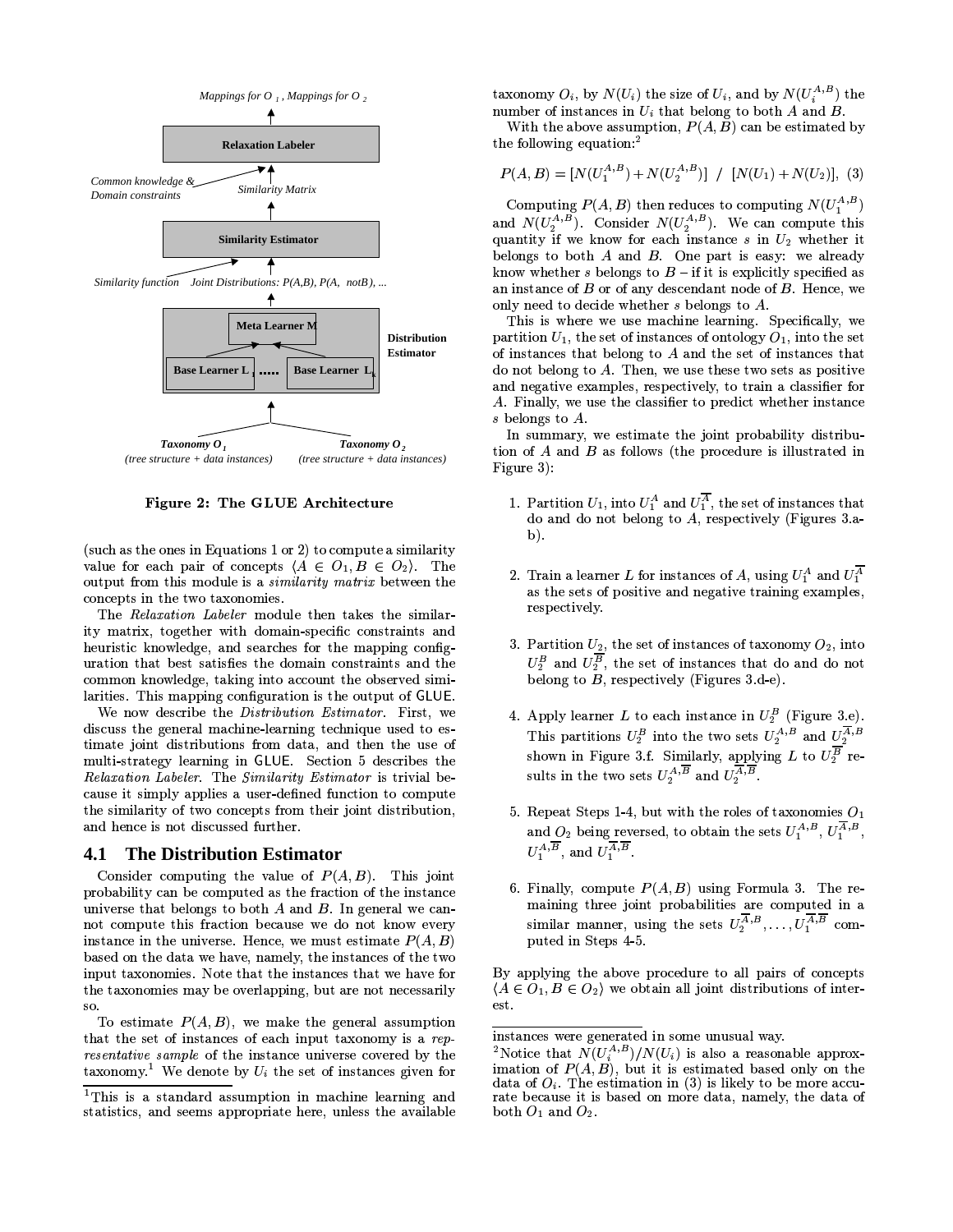

Figure 3: Estimating the joint distribution of concepts A and B

### **Multi-Strategy Learning** 4.2

Given the diversity of machine learning methods, the next issue is deciding which one to use for the procedure we described above. A key observation in our approach is that there are many different types of information that a learner can glean from the training instances, in order to make predictions. It can exploit the *frequencies* of words in the text value of the instances, the instance names, the value formats, the characteristics of value distributions, and so on.

Since different learners are better at utilizing different types of information, GLUE follows [12] and takes a multi*strategy learning* approach. In Step 2 of the above estimation procedure, instead of training a single learner  $L$ , we train a set of learners  $L_1, \ldots, L_k$ , called base learners. Each base learner exploits well a certain type of information from the training instances to build prediction hypotheses. Then, to classify an instance in Step 4, we apply the base learners to the instance and combine their predictions using a meta-learner. This way, we can achieve higher classification accuracy than with any single base learner alone, and therefore better approximations of the joint distributions.

The current implementation of GLUE has two base learners, Content Learner and Name Learner, and a meta-learner that is a linear combination of the base learners. We now describe these learners in detail.

The Content Learner: This learner exploits the frequencies of words in the textual content of an instance to make predictions. Recall that an instance typically has a name and a set of *attributes* together with their values. In the current version of GLUE, we do not handle attributes directly; rather, we treat them and their values as the *textual content* of the instance<sup>3</sup>. For example, the textual content of the instance "Professor Cook" is "R. Cook. Ph.D., University of Sidney, Australia". The textual content of the instance "CSE 342" is the text content of this course' homepage.

The Content Learner employs the Naive Bayes learning technique [13], one of the most popular and effective text classification methods. It treats the textual content of each input instance as a bag of tokens, which is generated by parsing and stemming the words and symbols in the content. Let  $d = \{w_1, \ldots, w_k\}$  be the content of an input instance, where the  $w_i$  are tokens. To make a prediction, the Content Learner needs to compute the probability that an input instance is an instance of A, given its tokens, i.e.,  $P(A|d)$ .

 $P(d|A)P(A)/P(d)$ . Fortunately, two of these values can be estimated using the training instances, and the third,  $P(d)$ , can be ignored because it is just a normalizing constant. Specifically,  $P(A)$  is estimated as the portion of training instances that belong to A. To compute  $P(d|A)$ , we assume that the tokens  $w_i$  appear in d independently of each other given  $A$  (this is why the method is called *naive* Bayes). With this assumption, we have

$$
P(d|A) = P(w_1|A)P(w_2|A) \cdots P(w_k|A)
$$

 $P(w_i|A)$  is estimated as  $n(w_i, A)/n(A)$ , where  $n(A)$  is the total number of token positions of all training instances that belong to A, and  $n(w_j, A)$  is the number of times token  $w_j$  appears in all training instances belonging to A. Even though the independence assumption is typically not valid, the Naive Bayes learner still performs surprisingly well in many domains, notably text-based ones (see [13] for an explanation).

We compute  $P(\overline{A}|d)$  in a similar manner. Hence, the Content Learner predicts A with probability  $P(A|d)$ , and  $\overline{A}$  with the probability  $P(\overline{A}|d)$ .

The Content Learner works well on long textual elements, such as course descriptions, or elements with very distinct and descriptive values, such as color (red, blue, green, etc.). It is less effective with short, numeric elements such as course numbers or credits.

The Name Learner: This learner is similar to the Content Learner, but makes predictions using the full name of the input instance, instead of its *content*. The full name of an instance is the concatenation of concept names leading from the root of the taxonomy to that instance. For example, the full name of instance with the name  $s_4$  in taxonomy  $O_2$  (Figure 3.d) is "G B J  $s_4$ ". This learner works best on specific and descriptive names. It does not do well with names that are too vague or vacuous.

The Meta-Learner: The predictions of the base learners are combined using the meta-learner. The meta-learner assigns to each base learner a *learner weight* that indicates how much it *trusts* that learner's predictions. Then it combines the base learners' predictions via a weighted sum.

For example, suppose the weights of the Content Learner and the Name Learner are 0.6 and 0.4, respectively. Suppose further that for instance  $s_4$  of taxonomy  $O_2$  (Figure 3.d) the Content Learner predicts A with probability 0.8 and A with probability 0.2, and the Name Learner predicts A with probability 0.3 and A with probability 0.7. Then the Meta-Learner predicts A with probability  $0.8 \cdot 0.6 + 0.3 \cdot 0.4 = 0.6$ and A with probability  $0.2 \cdot 0.6 + 0.7 \cdot 0.4 = 0.4$ .

Using Bayes' theorem,  $P(A|d)$  can be rewritten as

<sup>&</sup>lt;sup>3</sup>However, more sophisticated learners can be developed that deal explicitly with the attributes, such as the XML Learner in  $[12]$ .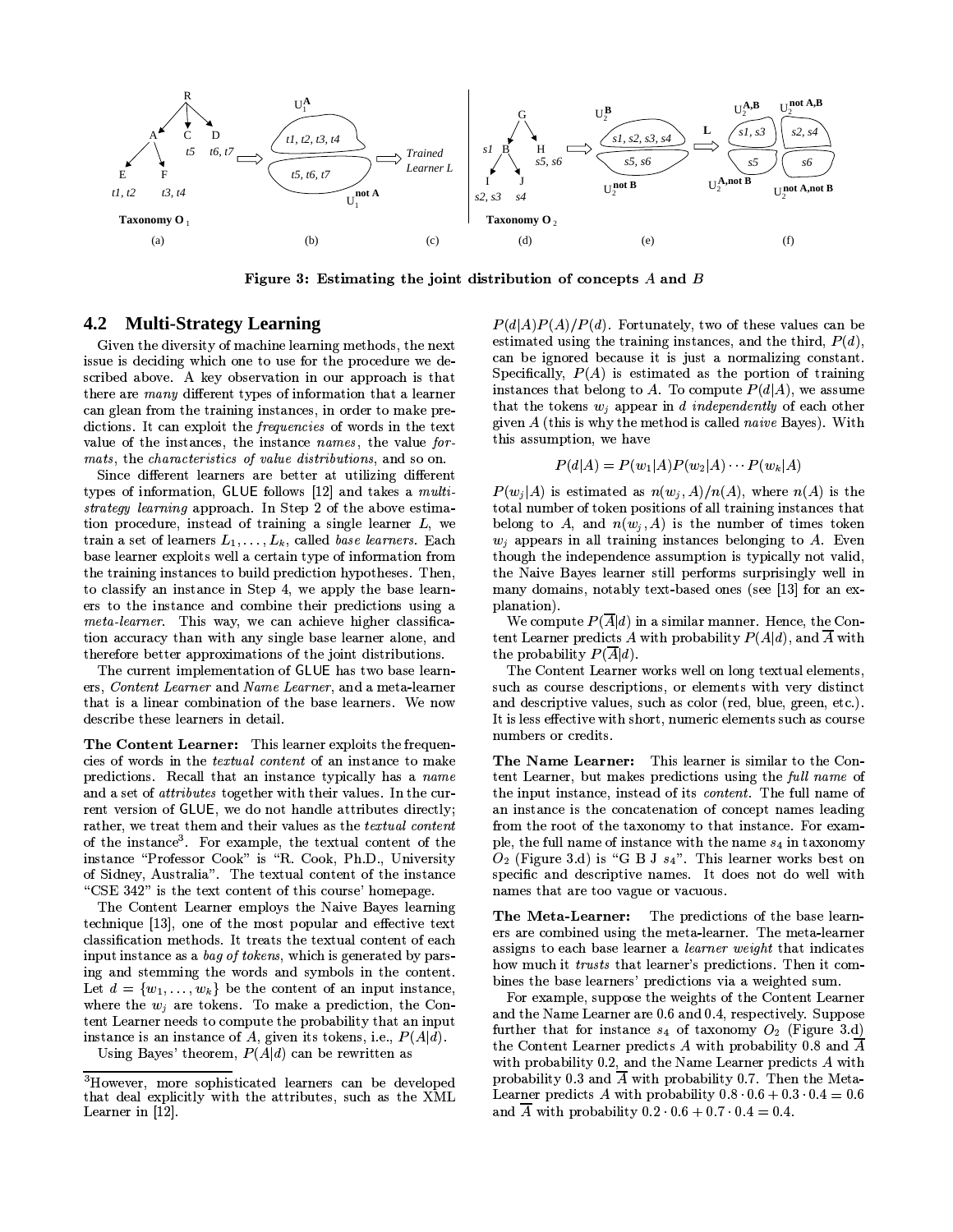In the current GLUE system, the learner weights are set manually, based on the characteristics of the base learners and the taxonomies. However, they can also be set automatically using a machine learning approach called stacking  $[37, 34]$ , as we have shown in  $[12]$ .

### 5. **RELAXATION LABELING**

We now describe the Relaxation Labeler, which takes the similarity matrix from the Similarity Estimator, and searches for the mapping configuration that best satisfies the given domain constraints and heuristic knowledge. We first describe relaxation labeling, then discuss the domain constraints and heuristic knowledge employed in our approach.

#### 5.1 **Relaxation Labeling**

Relaxation labeling is an efficient technique to solve the problem of assigning labels to nodes of a graph, given a set of constraints. The key idea behind this approach is that the label of a node is typically influenced by the features of the node's neighborhood in the graph. Examples of such features are the labels of the neighboring nodes, the percentage of nodes in the neighborhood that satisfy a certain criterion, and the fact that a certain constraint is satisfied or not.

Relaxation labeling exploits this observation. The influence of a node's neighborhood on its label is quantified using a formula for the probability of each label as a function of the neighborhood features. Relaxation labeling assigns initial labels to nodes based solely on the intrinsic properties of the nodes. Then it performs *iterative local optimization*. In each iteration it uses the formula to change the label of a node based on the features of its neighborhood. This continues until labels do not change from one iteration to the next, or some other convergence criterion is reached.

Relaxation labeling appears promising for our purposes because it has been applied successfully to similar matching problems in computer vision, natural language processing, and hypertext classification [16, 31, 10]. It is relatively efficient, and can handle a broad range of constraints. Even though its convergence properties are not yet well understood (except in certain cases) and it is liable to converge to a local maxima, in practice it has been found to perform quite well [31, 10].

We now explain how to apply relaxation labeling to the problem of mapping from taxonomy  $O_1$  to taxonomy  $O_2$ . We regard nodes (concepts) in  $O_2$  as labels, and recast the problem as finding the best label assignment to nodes (concepts) in  $O_1$ , given all knowledge we have about the domain and the two taxonomies.

Our goal is to derive a formula for updating the probability that a node takes a label based on the features of the neighborhood. Let X be a node in taxonomy  $O_1$ , and L be a label (i.e., a node in  $O_2$ ). Let  $\Delta_K$  represent all that we know about the domain, namely, the tree structures of the two taxonomies, the sets of instances, and the set of domain constraints. Then we have the following conditional probability

$$
P(X = L|\Delta_K) = \sum_{M_X} P(X = L, M_X | \Delta_K)
$$
  
= 
$$
\sum_{M_X} P(X = L | M_X, \Delta_K) P(M_X | \Delta_K), (4)
$$

where the sum is over all possible label assignments  $M_X$  to



Figure 4: The sigmoid function

all nodes other than  $X$  in taxonomy  $O_1$ . Assuming that the nodes' label assignments are independent of each other given  $\Delta_K$ , we have

$$
P(M_X|\Delta_K) = \prod_{(X_i = L_i) \in M_X} P(X_i = L_i | \Delta_K). \tag{5}
$$

Consider  $P(X = L|M_X, \Delta_K)$ .  $M_X$  and  $\Delta_K$  constitutes all that we know about the neighborhood of  $X$ . Suppose now that the probability of  $X$  getting label  $L$  depends only on the values of n features of this neighborhood, where each feature is a function  $f_i(M_X, \Delta_K, X, L)$ . As we explain later in this section, each such feature corresponds to one of the heuristics or domain constraints that we wish to exploit. Then

$$
P(X = L|M_X, \Delta_K) = P(X = L|f_1, \dots, f_n). \tag{6}
$$

If we have access to previously-computed mappings between taxonomies in the same domain, we can use them as the training data from which to estimate  $P(X = L | f_1, \ldots, f_n)$ (see [10] for an example of this in the context of hypertext classification). However, here we will assume that such mappings are not available. Hence we use alternative methods to quantify the influence of the features on the label assignment. In particular, we use the sigmoid or logistic function  $\sigma(x) = 1/(1 + e^{-x})$ , where x is a linear combination of the features  $f_k$ , to estimate the above probability. This function is widely used to combine multiple sources of evidence [5]. The general shape of the sigmoid is as shown in Figure 4. Thus:

$$
P(X = L | f_1, \ldots, f_n) \propto \sigma(\alpha_1 \cdot f_1 + \cdots + \alpha_n \cdot f_n), \qquad (7)
$$

where  $\propto$  denotes "proportional to", and the weight  $\alpha_k$  indicates the importance of feature  $f_k$ .

The sigmoid is essentially a smoothed threshold function, which makes it a good candidate for use in combining evidence from the different features. If the total evidence is below a certain value, it is unlikely that the nodes match; above this threshold, they probably do.

By substituting Equations 5-7 into Equation 4, we obtain

$$
P(X = L|\Delta_K) \propto \sum_{M_X} \sigma \left( \sum_{k=1}^n \alpha_k f_k(M_X, \Delta_K, X, L) \right) \times \prod_{(X_i = L_i) \in M_X} P(X_i = L_i | \Delta_K) \tag{8}
$$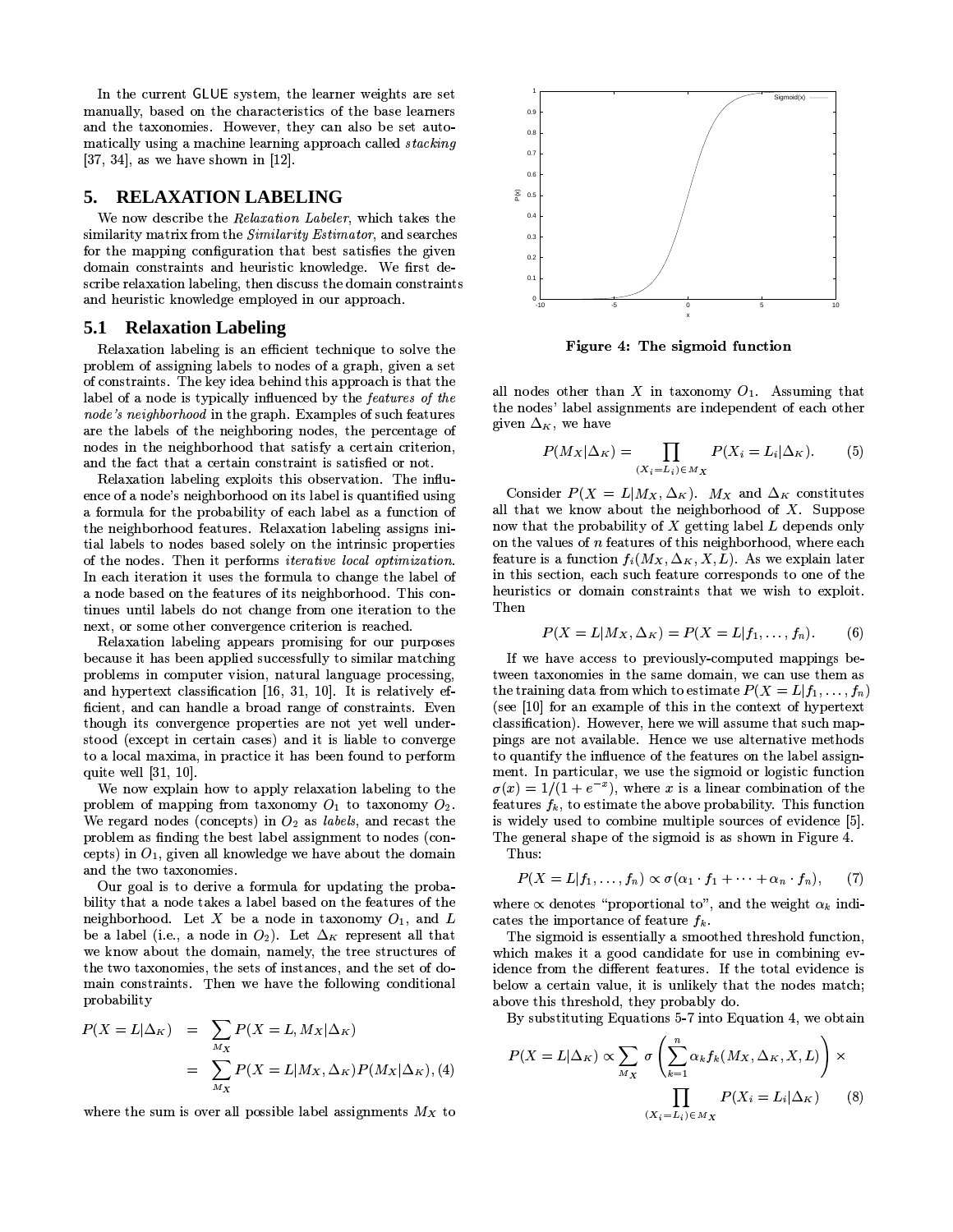| <b>Constraint Types</b> |              | <b>Examples</b>                                                                                                                                                                                                                       |  |  |  |  |  |
|-------------------------|--------------|---------------------------------------------------------------------------------------------------------------------------------------------------------------------------------------------------------------------------------------|--|--|--|--|--|
| Independent<br>Domain-  | Neighborhood | Two nodes match if their children also match.<br>Two nodes match if their parents match and at least x% of their children also match.<br>Two nodes match if their parents match and some of their descudants also match.              |  |  |  |  |  |
|                         | Union        | If all children of node X match node Y, then X also matches Y.                                                                                                                                                                        |  |  |  |  |  |
| $-Dependent$<br>Domain- | Subsumption  | If node Y is a descendant of node X, and Y matches PROFESSOR, then it is unlikely that X matches ASSISTAN-PROFESSOR.<br>If node Y is NOT a descendant of node X, and Y matches PROFESSOR, then it is unlikely that X matches FACULTY. |  |  |  |  |  |
|                         | Frequency    | There can be at most one node that matches DEPARTMENTCHAIR.                                                                                                                                                                           |  |  |  |  |  |
|                         | Nearby       | If a node in the neighborhood of node X matches ASSOCIATEPROFESSOR, then the chance that X matches PROFESSOR<br>isincreased.                                                                                                          |  |  |  |  |  |

-#W, #W, ".P \*.+ #\* .( #(# ! -W,\*-+ - +&W \* !&# #\$1 #\$

 $\pm 1.1$ ,  $\pm 1.1$ ,  $\pm 1.1$ ,  $\pm 1.1$ ,  $\pm 1.1$ ,  $\pm 1.1$ ,  $\pm 1.1$ ,  $\pm 1.1$ ,  $\pm 1.1$ ,  $\pm 1.1$ ,  $\pm 1.1$ ,  $\pm 1.1$ ,  $\pm 1.1$ ,  $\pm 1.1$ ,  $\pm 1.1$ ,  $\pm 1.1$ ,  $\pm 1.1$ ,  $\pm 1.1$ ,  $\pm 1.1$ ,  $\pm 1.1$ ,  $\pm 1.1$ ,  $\pm 1.1$ , +pU
,%i%>f+29%H #+G+'& ?.%>.%>+DY++ UA

 $\sim$  2Z2Z  $\sim$  2Z2Z  $\sim$  2Z2Z  $\sim$  2Z2Z  $\sim$  2Z2Z  $\sim$  2Z2Z  $\sim$  2Z2Z  $\sim$  2Z2Z  $\sim$  2Z2Z  $\sim$  2Z2Z  $\sim$  2Z2Z  $\sim$  2Z2Z  $\sim$  2Z2Z  $\sim$  2Z2Z  $\sim$  2Z2Z  $\sim$  2Z2Z  $\sim$  2Z2Z  $\sim$  2Z2Z  $\sim$  2Z2Z  $\sim$  2Z2Z  $\sim$  2Z2Z  $\sim$  2Z2Z  $\$ for efficiency in a number of ways that take advantage of the . And the second state of the second state of the second state of the second state of the second state of the s Y23YJ- %E#J.,m.%#',%%C\*T+%
p .23 %E =, '/7 R1/HM 9;. # R1/HM 9;. # R1/HM 9;. # R1/HM 9;. # R1/HM 9;. # R1/HM 9;. # R1/HM 9;. # R1/HM 9;. # R1/HM 9;. #  $Relaxation$  Labeler.

### **5.2 Constraints**

?=3N%
 (j%F'w-2Z%)HB+G#' %C++-J%g#',YO,% in our approach and their characteristics. We distinguish . The contract of the contract of the contract of the contract of the contract of the contract of the contract of the contract of the contract of the contract of the contract of the contract of the contract of the contract  $H$  , and the contract of the contract of the contract of the contract of the contract of the contract of the contract of the contract of the contract of the contract of the contract of the contract of the contract of the +}E2 4 D +}-P<sup>6</sup> ¯C(m%Q29-J#+|YH9%46+' as the second contract of the second contract of the second contract of the second contract of the second contract of the second contract of the second contract of the second contract of the second contract of the second c , and the state of the state of the state of the state of the state of the state of the state of the state of the state of the state of the state of the state of the state of the state of the state of the state of the stat Yazho e la severa de la severa de la severa de la severa de la severa de la severa de la severa de la severa d . N° and ' was a set of the set of the set of the set of the set of the set of the set of the set of the set of the set of the set of the set of the set of the set of the set of the set of the set of the set of the set of Y A RH+9HP #RL++ . N+9HP #RL++ . N+9,dHX-+ . N+9,dHX-+ . N+9,dHX-+ . N+9,dHX-+ . N+9,dHX-+ . N+9,dHX-+ . N+9,dH 4GZ-Pj4~j/~R\*4A~Rj+ +}
P F#' UA'O,g@(F\*G= , +K+'+ #R =RC()'%
#RYa#K%9v+hJ-w 23%'& (i) produced a set of the set of the set of the set of the set of the set of the set of the set of the set of t constraints.

 $\sim$  2  $\sim$  32  $\sim$  32  $\sim$  32  $\sim$  32  $\sim$  32  $\sim$  32  $\sim$  32  $\sim$  32  $\sim$  32  $\sim$  32  $\sim$  32  $\sim$  32  $\sim$  32  $\sim$  32  $\sim$  32  $\sim$  32  $\sim$  32  $\sim$  32  $\sim$  32  $\sim$  32  $\sim$  32  $\sim$  32  $\sim$  32  $\sim$  32  $\sim$  32  $\sim$  32  $\sim$  3 's extended to the state of the state of the state of the state of the state of the state of the state of the s "<  C <sup>C</sup> <sup>T</sup><sup>C</sup> \$m+-.%+D'+#'J\*p-<sup>H</sup> T<sup>W</sup> %>#JYM\$+ . The set of the set of the set of the set of the set of the set of the set of the set of the set of the set of the set of the set of the set of the set of the set of the set of the set of the set of the set of the set of , we have the contract of the contract of the state  $\mathcal{H}$  ,  $\mathcal{H}$  and  $\mathcal{H}$  and  $\mathcal{H}$  and  $\mathcal{H}$ ram are the contract of the contract of the contract of the contract of the contract of the contract of the con "H P& &Y +g+#'J-\* jH29-J#+\*\$#J.R +j\* 'D+  $\blacksquare$ 

xX%X--+X'w2Z #' %C.j+N#' %C++-> 6N¯YHp au.%Df%#'-c-H] T a|29-J#+%ED-z77-G

+'\$.%,Y@A'YT+- T 29-J#+%x\$77^7?x2?Ip-z77-T°& ?;#'%
 \*5HP +, ">  CDC <sup>T</sup><sup>C</sup> \$pR X.%;4YHG+ #'Y h¯
+c'w.%CJ%>g%#'>H T + i29 J#J%p-I . The state of the state of the state of the state of the state of the state of the state of the state of the s ,at the state of the state of the state of the state of the state of the state of the state of the state of th ASSISTANT-PROFESSOR. We model this effect by assigning to  $f_2$  a negative weight  $\alpha_2$ .

### **6. EMPIRICAL EVALUATION**

the contract of the contract of the contract of the contract of the contract of the contract of the contract of the term of the term of the term of the term of the term of the term of the term of the term of the term of th

 \*&#. #\* -#;& ". :</U-We evaluated GLUE on . The 29-Second contract of the Second Contract of the 29-Second contract of the 20-Second contract of the 20-?h29-%e©m ,+%
Q©)-J-\*<^Nd^^L%#R
.=h#' ,+%
%3 ©m 'YDªTUA'+%C\_44+eªXUA+%CYCKHm:< %
.\*+>& ? J-w 23%9HL©m,+%
;©)-J \*8^3UA4-¸5Iek<%' X- NH . Y: C23YM-C . Y: C23YM-C . Y: C23YM-C . Y: C23YM-C . Y: C23YM-C . Y: C23YM-C . Y: C23YM-C . Y: C23YM-C . Y: C23YM-C . Y: C23YM-C . Y: C23YM-C . Y: C23YM-C . Y: C23YM-C . Y: C23YM-C . Y: C23YM-C . Y: C23YM-C . Y: C23YM-©)-J \*Z^^)-f2e,#JZ.\*G
 NIje%+F-92e,#+9.%% business status of companies. Companies are organized into %
#R++%' &

In each domain we downloaded two taxonomies. For each  $\sim$  500  $\pm$  500  $\pm$  500  $\pm$  500  $\pm$  500  $\pm$  500  $\pm$  500  $\pm$  500  $\pm$  500  $\pm$  500  $\pm$ in the state of the state of the state of the state of the state of the state of the state of the state of the decade and the state of the state of the state of the state of the state of the state of the state of the state of the state of the state of the state of the state of the state of the state of the state of the state of the

Similarity Measure  $&$  Manual Mappings: We chose

 $\overline{A}$  ,  $\overline{A}$  ,  $\overline{A}$  ,  $\overline{A}$  ,  $\overline{A}$  ,  $\overline{A}$  ,  $\overline{A}$  ,  $\overline{A}$  ,  $\overline{A}$  ,  $\overline{A}$  ,  $\overline{A}$  ,  $\overline{A}$  ,  $\overline{A}$  ,  $\overline{A}$  ,  $\overline{A}$  ,  $\overline{A}$  ,  $\overline{A}$  ,  $\overline{A}$  ,  $\overline{A}$  ,  $\overline{A}$  , & \*&Y XxT`Kp& \* %
29-.#R(m=>& \* -+5@A3 R i7S- -+Aximation department of the state of the state of the state of the state of the state of the state of the state of the state of the state of the state of the state of the state of the state of the state of the state of t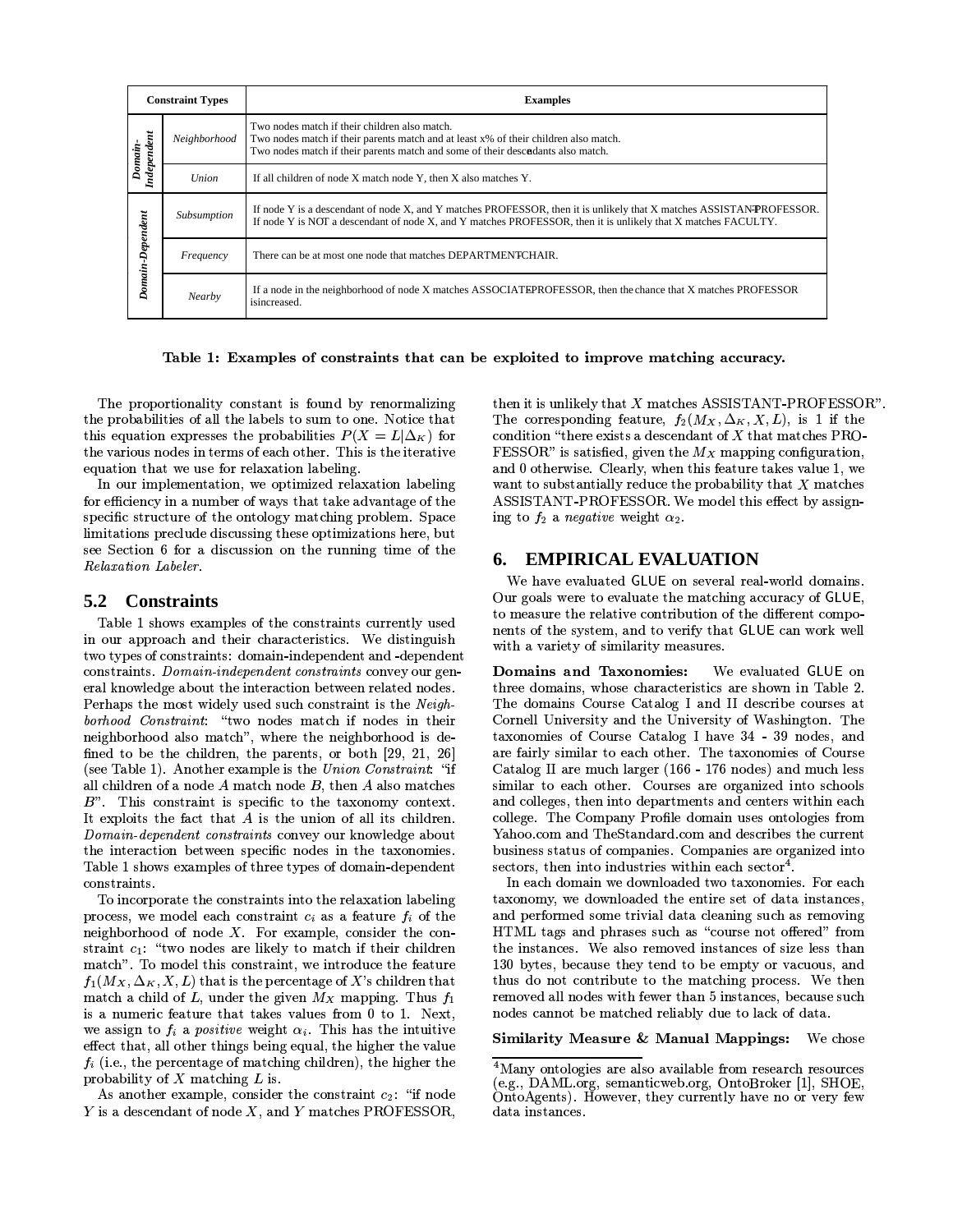| <b>Taxonomies</b> |              | $#$ nodes | $#$ non-leaf<br>nodes | depth                   | # instances<br>in<br>taxonomy | $\max \#$ instances<br>at a leaf | max#<br>children<br>of a node | # manual<br>mappings<br>created |
|-------------------|--------------|-----------|-----------------------|-------------------------|-------------------------------|----------------------------------|-------------------------------|---------------------------------|
| Course Catalog    | Cornell      | 34        | h                     | 4                       | 1526                          | 155                              | 10                            | 34                              |
|                   | Washington   | 39        |                       | 4                       | 1912                          | 214                              | 11                            | 37                              |
| Course Catalog    | Cornell      | 176       | 27                    | 4                       | 4360                          | 161                              | 27                            | 54                              |
| П                 | Washington   | 166       | 25                    | 4                       | 6957                          | 214                              | 49                            | 50                              |
| Company           | Standard.com | 333       | 30                    | 3                       | 13634                         | 222                              | 29                            | 236                             |
| Profiles          | Yahoo.com    | 115       | 13                    | $\overline{\mathbf{a}}$ | 9504                          | 656                              | 25                            | 104                             |

Table 2: Domains and taxonomies for our experiments.



Figure 5: Matching accuracy of GLUE.

to evaluate GLUE using the Jaccard similarity measure (Section 3), because it corresponds well to our intuitive understanding of similarity. Given the similarity measure, we manually created the correct 1-1 mappings between the taxonomies in the same domain, for evaluation purposes. The rightmost column of Table 2 shows the number of manual mappings created for each taxonomy. For example, we created 236 one-to-one mappings from Standard to Yahoo, and 104 mappings in the reverse direction. Note that in some cases there were nodes in a taxonomy for which we could not find a 1-1 match. This was either because there was no equivalent node (e.g., School of Hotel Administration at Cornell has no equivalent counterpart at the University of Washington), or when it is impossible to determine an accurate match without additional domain expertise.

Domain Constraints: We specified domain constraints for the relaxation labeler. For the taxonomies in Course Catalog I, we specified all applicable subsumption constraints (see Table 1). For the other two domains, because their sheer size makes specifying all constraints difficult, we specified only the most obvious subsumption constraints (about 10 constraints for each taxonomy). For the taxonomies in Company Profiles we also used several frequency constraints.

Experiments: For each domain, we performed two experiments. In each experiment, we applied GLUE to find the mappings from one taxonomy to the other. The matching accuracy of a taxonomy is then the percentage of the manual mappings (for that taxonomy) that GLUE predicted correctly.

### **6.1 Matching Accuracy**

Figure 5 shows the matching accuracy for different do-

mains and configurations of GLUE. In each domain, we show the matching accuracy of two scenarios: mapping from the first taxonomy to the second, and vice versa. The four bars in each scenario (from left to right) represent the accuracy produced by:  $(1)$  the name learner alone,  $(2)$  the content learner alone, (3) the meta-learner using the previous two learners, and (4) the relaxation labeler on top of the metalearner (i.e., the complete GLUE system).

The results show that GLUE achieves high accuracy across all three domains, ranging from 66 to 97%. In contrast, the best matching results of the base learners, achieved by the content learner, are only  $52 - 83\%$ . It is interesting that the name learner achieves very low accuracy, 12 - 15% in four out of six scenarios. This is because all instances of a concept. say  $B$ , have very similar full names (see the description of the name learner in Section 4.2). Hence, when the name learner for a concept  $A$  is applied to  $B$ , it will classify all instances of B as A or  $\overline{A}$ . In cases when this classfication is incorrect, which might be quite often, using the name learner alone leads to poor estimates of the joint distributions. The poor performance of the name learner underscores the importance of data instances and multi-strategy learning in ontology matching.

The results clearly show the utility of the meta-learner and relaxation labeler. Even though in half of the cases the metalearner only minimally improves the accuracy, in the other half it makes substantial gains, between 6 and 15%. And in all but one case, the relaxation labeler further improves accuracy by 3 - 18%, confirming that it is able to exploit the domain constraints and general heuristics. In one case (from Standard to Yahoo), the relaxation labeler decreased accuracy by  $2\%$ . The performance of the relaxation labeler is discussed in more detail below. In Section 6.4 we identify the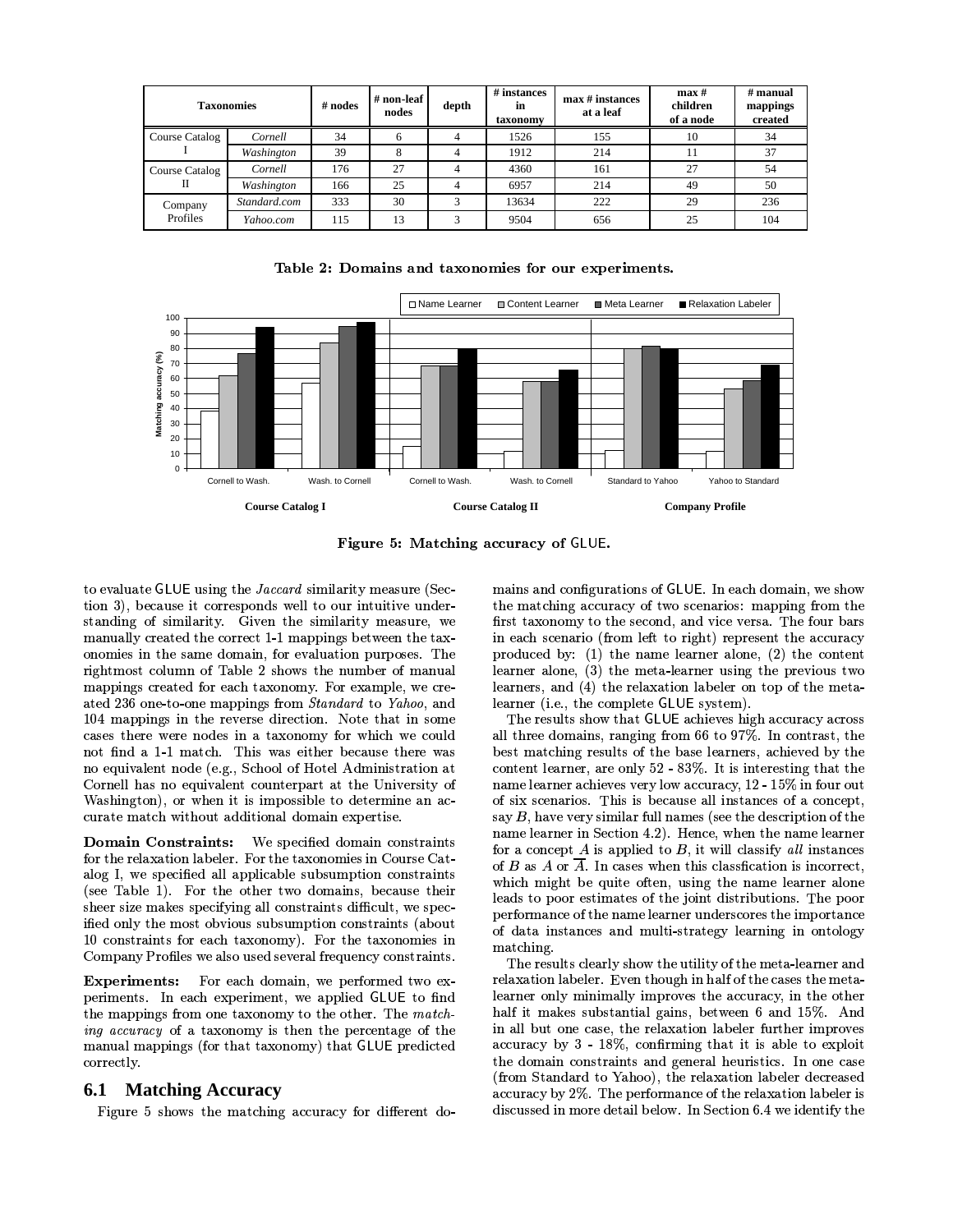reasons that prevent GLUE from identifying the remaining mappings.

In the current experiments, GLUE utilized on average only 30 to 90 data instances per leaf node (see Table 2). The high accuracy in these experiments suggests that GLUE can work well with only a modest amount of data.

#### 6.2 **Performance of the Relaxation Labeler**

In our experiments, when the relaxation labeler was applied, the accuracy typically improved substantially in the first few iterations, then gradually dropped. This phenomenon has also been observed in many previous works on relaxation labeling [16, 20, 31]. Because of this, finding the right stopping criterion for relaxation labeling is of crucial importance. Many stopping criteria have been proposed, but no general effective criterion has been found.

We considered three stopping criteria: (1) stopping when the mappings in two consecutive iterations do not change (the *mapping criterion*), (2) when the probabilities do not change, or (3) when a fixed number of iterations has been reached.

We observed that when using the last two criteria the accuracy sometimes improved by as much as 10%, but most of the time it decreased. In contrast, when using the mapping criterion, in all but one of our experiments the accuracy substantially improved, by 3 - 18%, and hence, our results are reported using this criterion. We note that with the mapping criterion, we observed that relaxation labeling always stopped in the first few iterations.

In all of our experiments, relaxation labeling was also very fast. It took only a few seconds in Catalog I and under 20 seconds in the other two domains to finish ten iterations. This observation shows that relaxation labeling can be implemented efficiently in the ontology-matching context. It also suggests that we can efficiently incorporate user feedback into the relaxation labeling process in the form of additional domain constraints.

We also experimented with different values for the constraint weights (see Section 5), and found that the relaxation labeler was quite robust with respect to such parameter changes.

#### **Most-Specific-Parent Similarity Measure**  $6.3$

So far we have experimented only with the Jaccard similarity measure. We wanted to know whether GLUE can work well with other similarity measures. Hence we conducted an experiment in which we used GLUE to find mappings for taxonomies in the Course Catalog I domain, using the following similarity measure:

$$
MSP(A, B) = \begin{cases} P(A|B) & \text{if } P(B|A) \ge 1 - \epsilon \\ 0 & \text{otherwise} \end{cases}
$$

This measure is the same as the the most-specific-parent similarity measure described in Section 3, except that we added an  $\epsilon$  factor to account for the error in approximating  $P(B|A)$ .

Figure 6 shows the matching accuracy, plotted against  $\epsilon$ . As can be seen, GLUE performed quite well on a broad range of  $\epsilon$ . This illustrates how GLUE can be effective with more than one similarity measure.

### **6.4 Discussion**

The accuracy of GLUE is quite impressive as is, but it is



Figure 6: The accuracy of GLUE in the Course Catalog I domain, using the most-specific-parent similarity measure.

natural to ask what limits GLUE from obtaining even higher accuracy. There are several reasons that prevent GLUE from correctly matching the remaining nodes. First, some nodes cannot be matched because of insufficient training data. For example, many course descriptions in Course Catalog II contain only vacuous phrases such as "3 credits". While there is clearly no general solution to this problem, in many cases it can be mitigated by adding base learners that can exploit domain characteristics to improve matching accuracy. And second, the relaxation labeler performed local optimizations, and sometimes converged to only a local maxima, thereby not finding correct mappings for all nodes. Here, the challenge will be in developing search techniques that work better by taking a more "global perspective", but still retain the runtime efficiency of local optimization. Further, the two base learners we used in our implementation are rather simple general-purpose text classifiers. Using other leaners that perform domain-specific feature selection and comparison can also improve the accuracy.

We note that some nodes cannot be matched automatically because they are simply ambiguous. For example, it is not clear whether "networking and communication devices" should match "communication equipment" or "computer networks". A solution to this problem is to incorporate user interaction into the matching process [28, 12, 38].

GLUE currently tries to predict the best match for every node in the taxonomy. However, in some cases, such a match simply does not exist (e.g., unlike Cornell, the University of Washington does not have a School of Hotel Administration). Hence, an additional extension to GLUE is to make it be aware of such cases, and not predict an incorrect match when this occurs.

### 7. RELATED WORK

GLUE is related to our previous work on LSD [12], whose goal was to semi-automatically find schema mappings for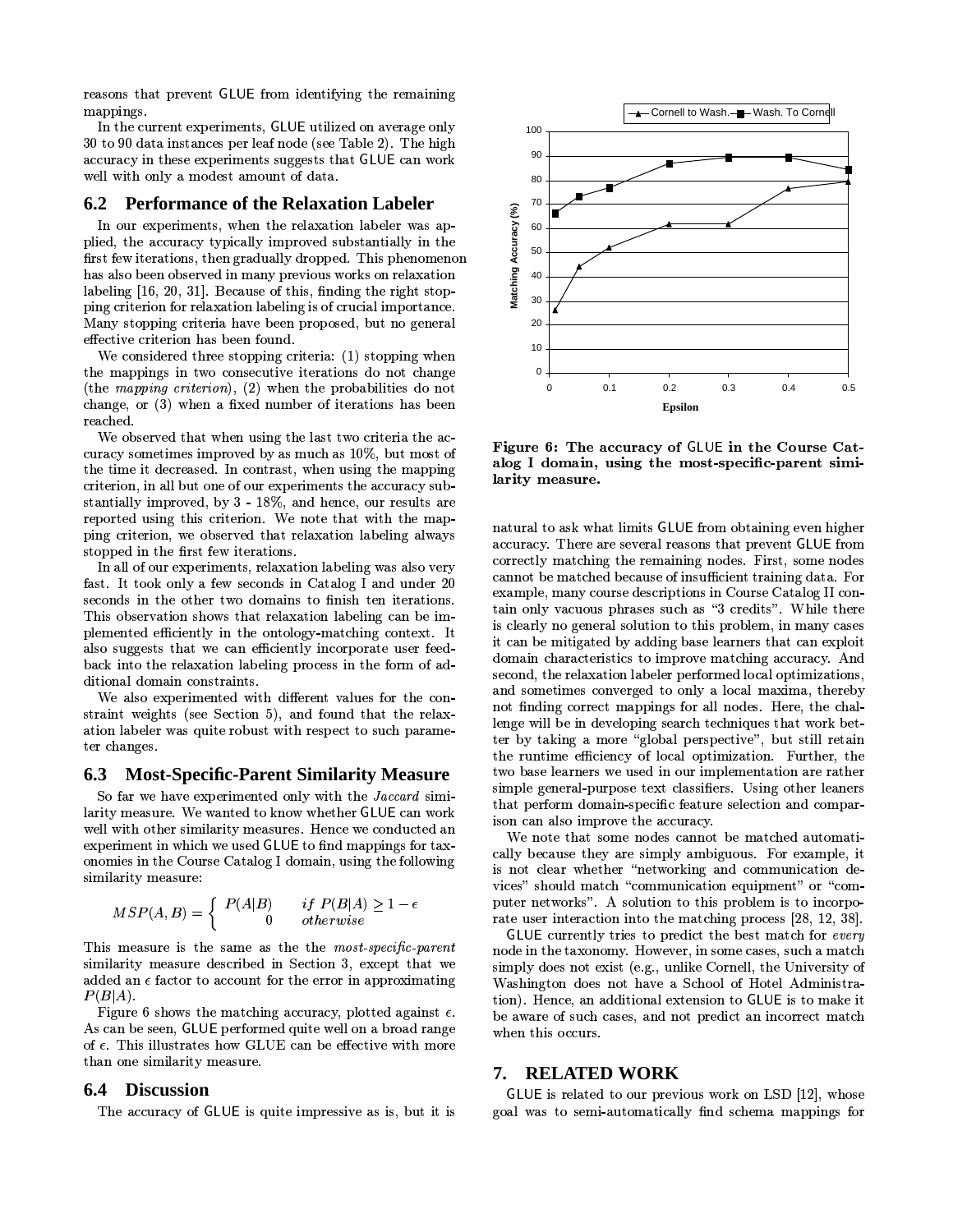data integration. There, we had a mediated schema, and our goal was to find mappings from the schemas of a multitude of data sources to the mediated schema. The observation was that we can use a set of manually given mappings on several sources as training examples for a learner that predicts mappings for subsequent sources. LSD illustrated the effectiveness of multi-strategy learning for this problem. In GLUE since our problem is to match a pair of ontologies, there are no manual mappings for training, and we need to obtain the training examples for the learner automatically. Further, since GLUE deals with a more expressive formalism (ontologies versus schemas), the role of constraints is much more important, and we innovate by using relaxation labeling for this purpose. Finally, LSD did not consider in depth the semantics of a mapping, as we do here.

We now describe other related work to GLUE from several perspectives.

Many works have addressed on-Ontology Matching: tology matching in the context of ontology design and integration (e.g.,  $[11, 24, 28, 27]$ ). These works do not deal with explicit notions of similarity. They use a variety of heuristics to match ontology elements. They do not use machine learning and do not exploit information in the data instances. However, many of them [24, 28] have powerful features that allow for efficient user interaction, or expressive rule languages [11] for specifying mappings. Such features are important components of a comprehensive solution to ontology matching, and hence should be added to GLUE in the future.

Several recent works have attempted to further automate the ontology matching process. The Anchor-PROMPT system [29] exploits the general heuristic that paths (in the taxonomies or ontology graphs) between matching elements tend to contain other matching elements. The HICAL system [17] exploits the data instances in the overlap between the two taxonomies to infer mappings. [18] computes the similarity between two taxonomic nodes based on their signature TF/IDF vectors, which are computed from the data instances.

Schema Matching: Schemas can be viewed as ontologies with restricted relationship types. The problem of schema matching has been studied in the context of data integration and data translation (see [33] for a survey). Several works [26, 21, 25] have exploited variations of the general heuristic "two nodes match if nodes in their neighborhood also match", but in an isolated fashion, and not in the same general framework we have in GLUE.

Notions of Similarity: The similarity measure in [17] is based on  $\kappa$  statistics, and can be thought of as being defined over the joint probability distribution of the concepts involved. In [19] the authors propose an information-theoretic notion of similarity that is based on the joint distribution. These works argue for a single best universal similarity measure, whereas GLUE allows for application-dependent similarity measures.

Ontology Learning: Machine learning has been applied to other ontology-related tasks, most notably learning to construct ontologies from data and other ontologies, and extracting ontology instances from data [30, 23, 32]. Our work here provides techniques to help in the ontology construction process [23]. [22] gives a comprehensive summary of the role of machine learning in the Semantic Web effort.

#### **CONCLUSION AND FUTURE WORK** 8.

The vision of the Semantic Web is grand. With the proliferation of ontologies on the Semantic Web, the development of automated techniques for ontology matching will be crucial to its success.

We have described an approach that applies machine learning techniques to propose such semantic mappings. Our approach is based on well-founded notions of semantic similarity, expressed in terms of the joint probability distribution of the concepts involved. We described the use of machine learning, and in particular, of multi-strategy learning, for computing concept similarities. This learning technique makes our approach easily extensible to additional learners, and hence to exploiting additional kinds of knowledge about instances. Finally, we introduced relaxation labeling to the ontology-matching context, and showed that it can be adapted to efficiently exploit a variety of heuristic knowledge and domain-specific constraints to further improve matching accuracy. Our experiments showed that we can accurately match 66 - 97% of the nodes on several real-world domains.

Aside from striving to improve the accuracy of our methods, our main line of future research involves extending our techniques to handle more sophisticated mappings between ontologies (i.e., non 1-1 mappings), and exploiting more of the constraints that are expressed in the ontologies (via attributes and relationships, and constraints expressed on them).

### **Acknowledgements**

We thank Phil Bernstein, Geoff Hulten, Natasha Noy, Rachel Pottinger, Matt Richardson, Pradeep Shenoy, and the anonymous reviewers for their invaluable comments. This work is supported by NSF Grants 9523649, 9983932, IIS-9978567, and IIS-9985114. The third author is also supported by an IBM Faulty Patnership Award. The fourth author is also supported by a Sloan Fellowship and gifts from Microsoft Research, NEC and NTT.

#### $9.$ **REFERENCES**

- [1] http://ontobroker.semanticweb.org.
- $\lceil 2 \rceil$ www.daml.org.
- [3] www.google.com.
- [4] IEEE Intelligent Systems,  $16(2)$ ,  $2001$ .
- [5] A. Agresti. Categorical Data Analysis. Wiley, New York, NY, 1990.
- [6] T. Berners-Lee, J. Hendler, and O. Lassila. The Semantic Web. Scientific American, 279, 2001.
- [7] D. Brickley and R. Guha. Resource Description Framework Schema Specification 1.0, 2000.
- [8] J. Broekstra, M. Klein, S. Decker, D. Fensel, F. van Harmelen, and I. Horrocks. Enabling knowledge representation on the Web by Extending RDF Schema. In Proceedings of the Tenth International World Wide Web Conference, 2001.
- [9] D. Calvanese, D. G. Giuseppe, and M. Lenzerini. Ontology of Integration and Integration of Ontologies. In Proceedings of the 2001 Description Logic Workshop (DL 2001).